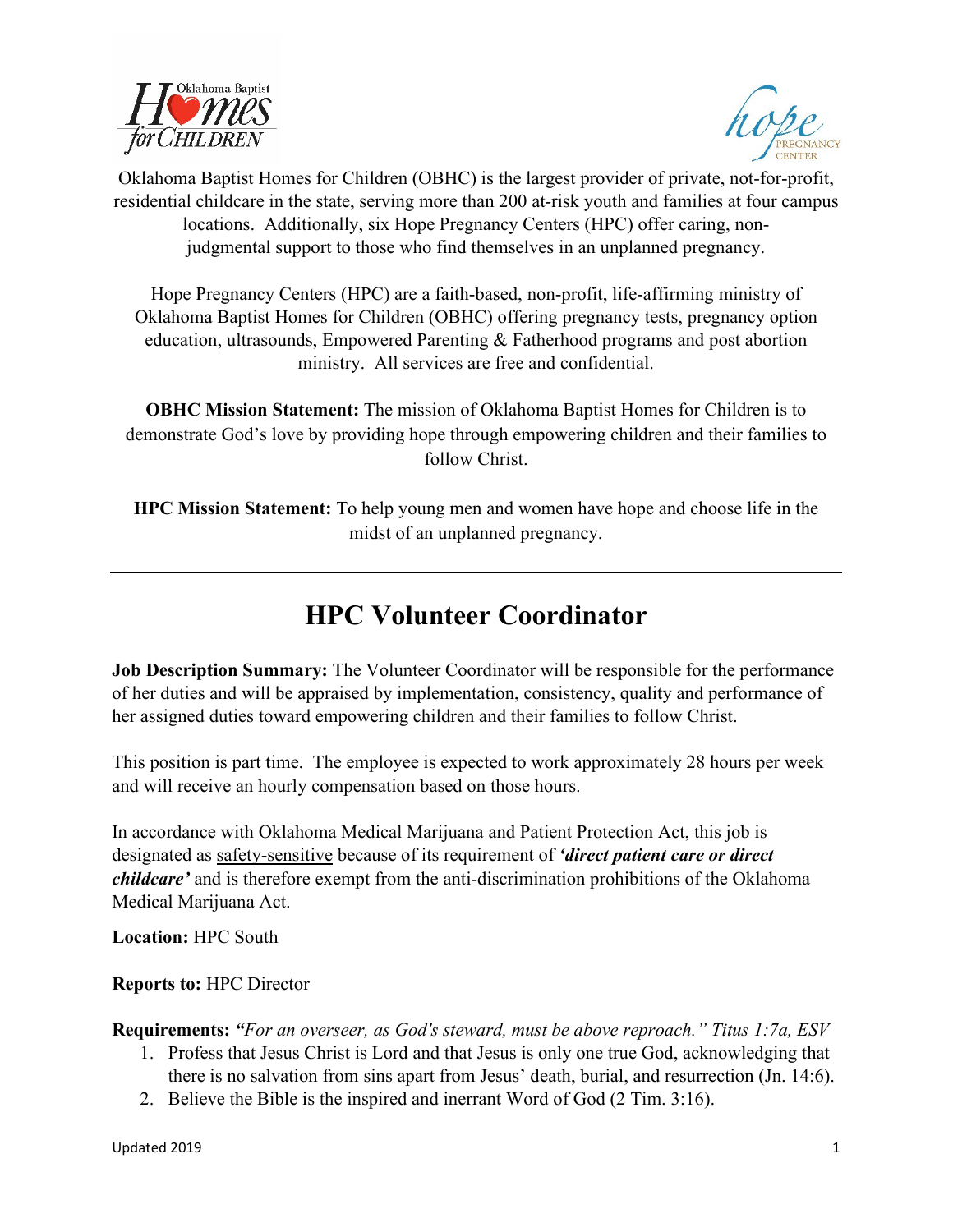- 3. Mature, Christian that is actively involved in a Southern Baptist Church (Heb. 10:25).
- 4. Believe and follow the 2000 Baptist Faith and Message as summarized in the OBHC Statement of Belief.
- 5. A firm commitment to the sanctity of human life (Ps. 139:13, 14) and biblical sexual purity in all circumstances (1 Cor. 7).
- 6. Concern for God's kingdom (Mt. 6:33), love for those served (Mt. 22:37-39) and a calling to OBHC (Ps.  $90:16$ , 17).

**Educational Requirements: "***Do you see a man skillful in his work? He will stand before kings; he will not stand before obscure men." Proverbs 22:29, ESV*

- 1. High school diploma, or equivalent.
- 2. Organizational and administrative skills and experience.
- 3. Proficient in Microsoft Office.
- 4. Data Entry experience helpful.
- 5. Ability to communicate effectively with staff, clients, leadership, and volunteers.
- 6. Flexible team player.

We are a religious employer and we reserve the right to hire based upon religious preference pursuant to Section 702 of Title VII Civil Rights Act 1964.

**Job Responsibilities:** *"Whatever you do, work heartily, as for the Lord and not for men" Colossians 3:23, ESV*

- **1. Provide Christ-Like Support for the Hope Pregnancy Center Volunteers.** *"Bear one another's burdens, and so fulfill the law of Christ*.*" Galatians 6:2, ESV*
	- A. Assist HPC director in screening potential volunteers
	- B. Provide tours to potential volunteers, and others as needed
	- C. Provide new volunteer orientations
	- D. Provide volunteer supervision, encouragement and support
	- E. Assist in new volunteer trainings
	- F. Assist in quarterly volunteer meetings
	- G. Assist with volunteer recognition and events
	- H. Assist with annual volunteer reviews
	- I. Prepare volunteer birthday and anniversary cards
	- J. Maintain volunteer roster
	- K. Maintain volunteer files
	- L. Client file review as directed by HPC director
	- M. Supervise student interns
	- N. Assist in supervising volunteer service/mission groups
	- O. Administer pregnancy tests as needed
	- P. Meet with clients as needed
	- Q. Fill in as shopkeeper as needed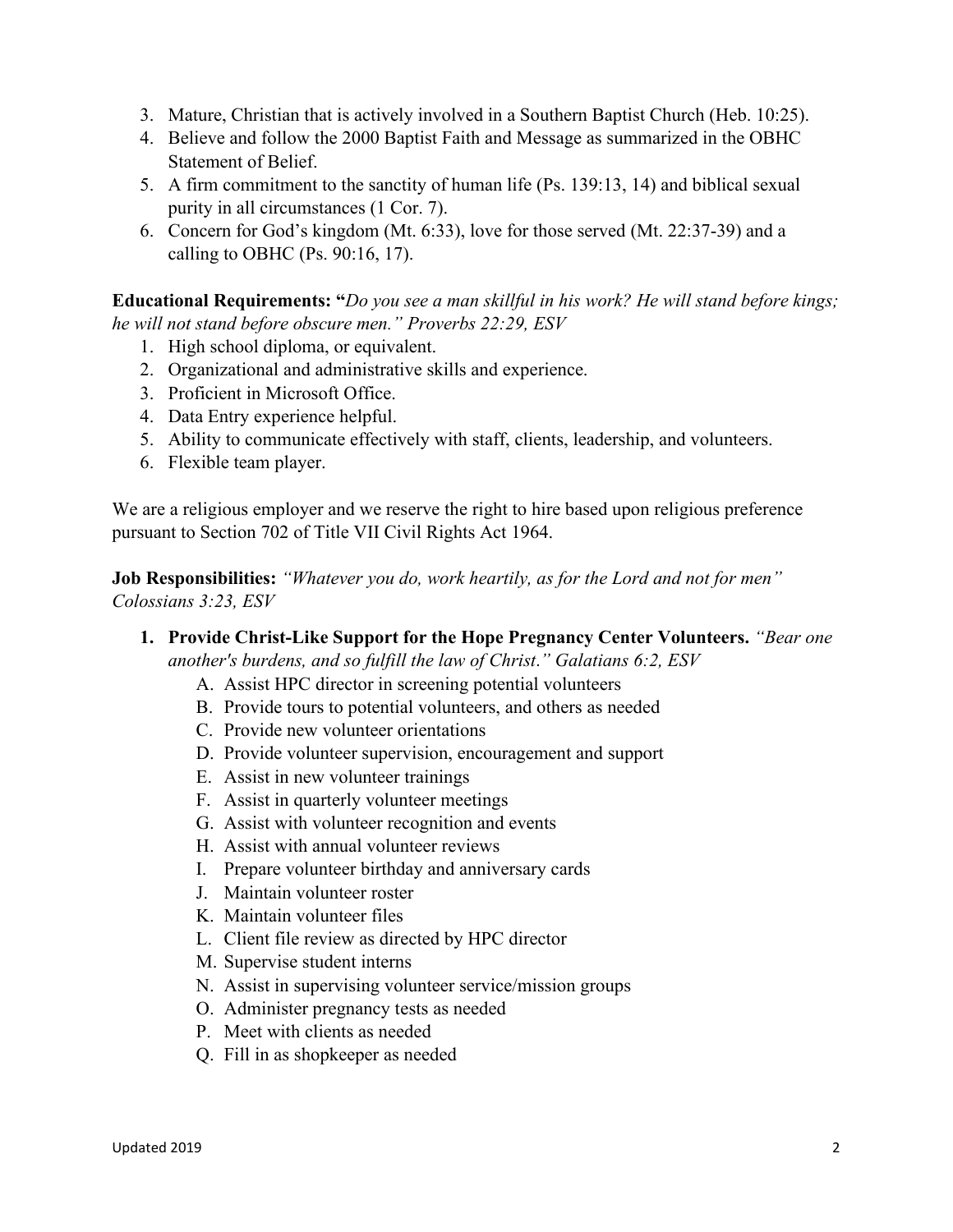- R. Assist volunteers in providing community referrals
- S. Phone and front desk backup #2
- T. Open and close center when needed
- U. Data entry assistance as needed
- *2.* **Responsible for Reporting to HPC Director with Christ-Like Submission.** *"Let every person be subject to the governing authorities. For there is no authority except from God, and those that exist have been instituted by God." Romans 13:1, ESV*

## **3. Demonstrates Christ-like Interpersonal Skills**

*"Only let your manner of life be worthy of the gospel of Christ, so that whether I come and see you or am absent, I may hear of you that you are standing firm in one spirit, with one mind striving side by side for the faith of the gospel, Philippians 1:27, HCSB*

- A. Models Christ-like behavior in word and deed in relationships with staff, donors, trustees, volunteers, men, women, children, and families (1 Tim. 4:12).
- B. Responsible for exercising Christ-like confrontational skills (as they arise) while engaging in interpersonal relationships, beginning with one-on-one confrontation utilizing the D.I.S.C. profile as a guide for this confrontation (Mt. 18:15-17).
- C. Recognize and respond humbly to the differences in learning and communication styles, as well as cultural and philosophical perspectives of residents, families and staff while utilizing D.I.S.C. to better understand who they are and how to communicate to them (Gal. 3:28).
- D. Demonstrate biblical conflict resolution skills with residents, staff and family members, beginning with confession of personal responsibility in the conflict being addressed (1 Jn. 1:9).
- E. Actively pursues opportunities for fellowship, friendship and community-building with other staff members, remembering that each staff person is a brother or sister in Christ (Heb. 10:24).
- F. Recognize the emotional needs, family dynamics and other personal difficulties of the other staff members and respond with love and prayer (Jn. 15:12-14).

## **4. Honor God's Provision by Keeping OBHC Property Clean and Well Maintained**

*"So then each of us will give an account of himself to God." Proverbs 3:9, ESV*

- A. Demonstrate and teach stewardship and ownership on campus/in the office by keeping allotted office space, office equipment, grounds, facilities, buildings and other resources/areas clean and picked up (Gal. 6:4, 5).
- B. Be proficient and use integrity in use of computer and other office equipment (1 Cor. 15:58).

## **5. Additional Responsibilities**

"*And whatever you do, in word or in deed, do everything in the name of the Lord Jesus, giving thanks to God the Father through Him." Colossians 3:17, ESV*